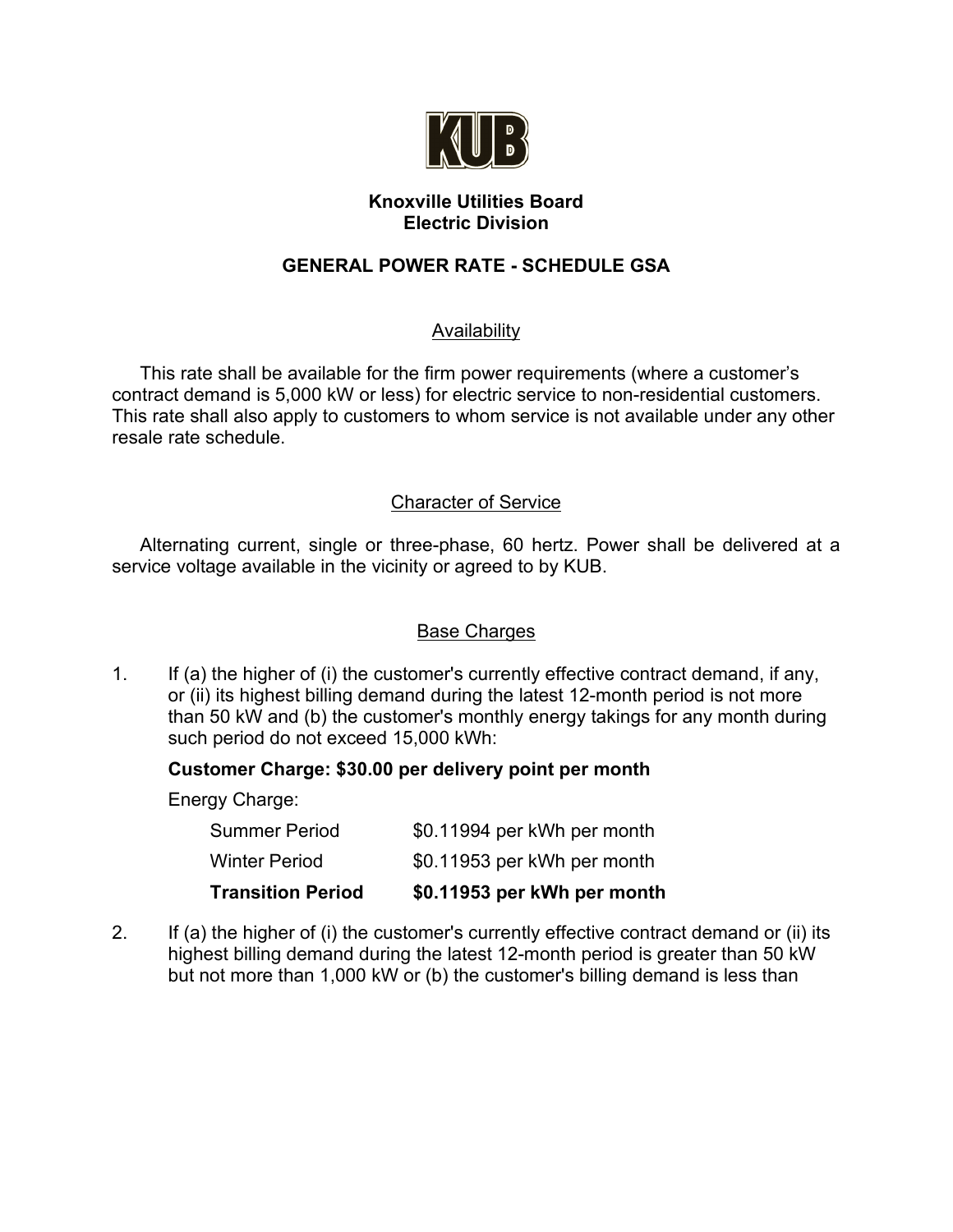50 kW and its energy takings for any month during such period exceed 15,000 kWh:

| <b>Customer Charge:</b>  | \$98.00 per delivery point per month                                                             |  |  |  |
|--------------------------|--------------------------------------------------------------------------------------------------|--|--|--|
| Demand Charge:           |                                                                                                  |  |  |  |
| <b>Summer Period</b>     | First 50 kW of billing demand per month, no demand<br>charge                                     |  |  |  |
|                          | Excess over 50 kW of billing demand per month, at<br>\$15.55 per kW                              |  |  |  |
| <b>Winter Period</b>     | First 50 kW of billing demand per month, no demand<br>charge                                     |  |  |  |
|                          | Excess over 50 kW of billing demand per month, at<br>\$14.76 per kW                              |  |  |  |
| <b>Transition Period</b> | First 50 kW of billing demand per month, no<br>demand charge                                     |  |  |  |
|                          | Excess over 50 kW of billing demand per month,<br>at \$14.76 per kW                              |  |  |  |
| Energy Charge:           |                                                                                                  |  |  |  |
| <b>Summer Period</b>     | First 15,000 kWh per month at \$0.14840 per kWh                                                  |  |  |  |
|                          | Additional kWh per month at \$0.06862 per kWh                                                    |  |  |  |
| <b>Winter Period</b>     | First 15,000 kWh per month at \$0.14799 per kWh                                                  |  |  |  |
|                          | Additional kWh per month at \$0.06862 per kWh                                                    |  |  |  |
| <b>Transition Period</b> | First 15,000 kWh per month at \$0.14799 per kWh<br>Additional kWh per month at \$0.06862 per kWh |  |  |  |

3. If the higher of (a) the customer's currently effective contract demand or (b) its highest billing demand during the latest 12-month period is greater than 1,000 kW:

| <b>Customer Charge:</b> | \$269.00 per delivery point per month                                                                 |  |  |
|-------------------------|-------------------------------------------------------------------------------------------------------|--|--|
| Demand Charge:          |                                                                                                       |  |  |
| <b>Summer Period</b>    | First 1,000 kW of billing demand per month, at \$16.32<br>per kW                                      |  |  |
|                         | Excess over 1,000 kW of billing demand per month, at<br>\$16.99 per kW, plus an additional            |  |  |
|                         | \$16.99 per kW per month for each kW, if any, of the<br>amount by which the customer's billing demand |  |  |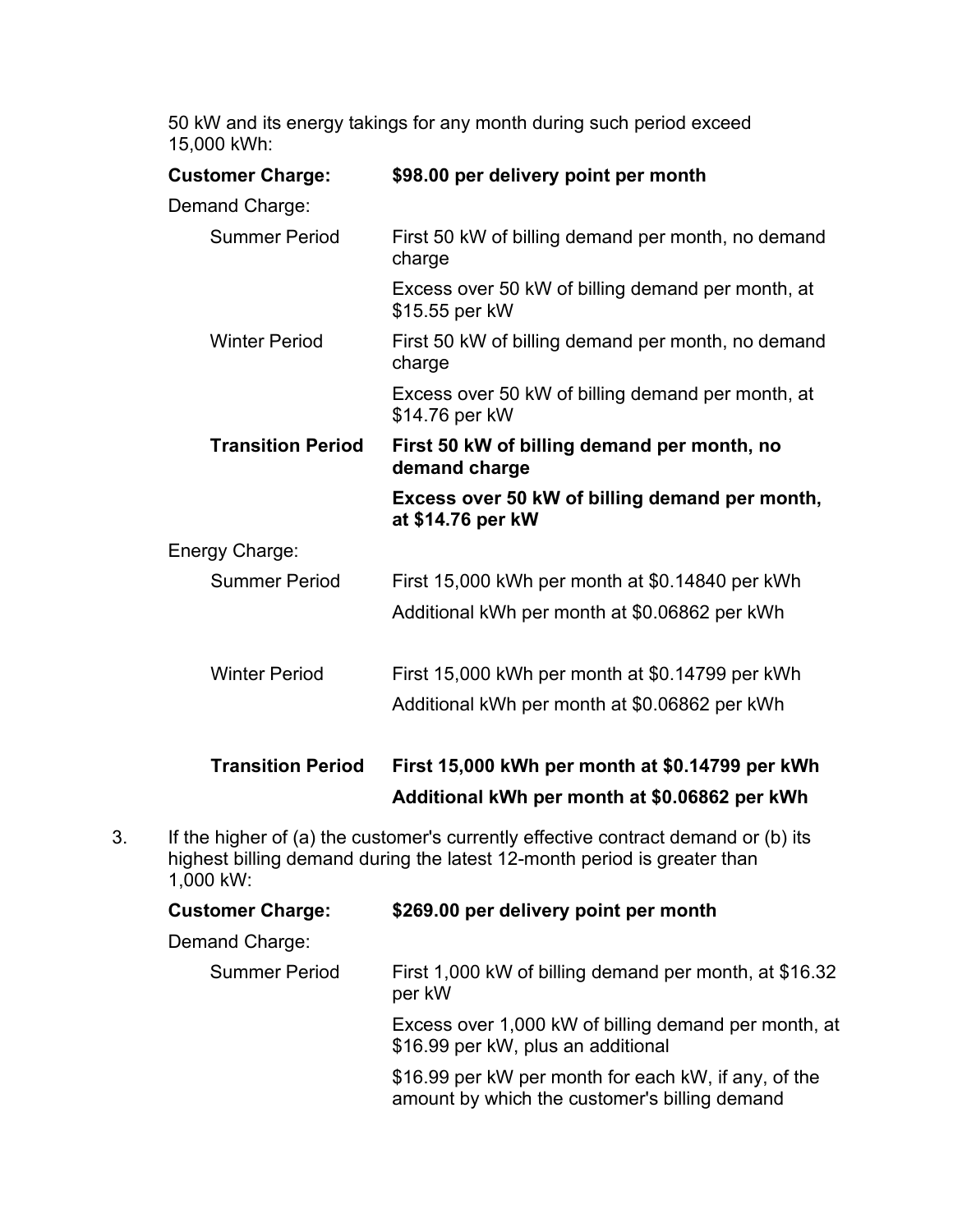|                          | exceeds the higher of 2,500 kW or its contract<br>demand                                                                                                          |
|--------------------------|-------------------------------------------------------------------------------------------------------------------------------------------------------------------|
| <b>Winter Period</b>     | First 1,000 kW of billing demand per month, at<br>\$15.56 per kW                                                                                                  |
|                          | Excess over 1,000 kW of billing demand per month, at<br>\$16.23 per kW, plus an additional                                                                        |
|                          | \$16.23 per kW per month for each kW, if any, of the<br>amount by which the customer's billing demand<br>exceeds the higher of 2,500 kW or its contract<br>demand |
| <b>Transition Period</b> | First 1,000 kW of billing demand per month, at<br>\$15.56 per kW                                                                                                  |
|                          | Excess over 1,000 kW of billing demand per<br>month, at \$16.23 per kW, plus an additional                                                                        |
|                          | \$16.23 per kW per month for each kW, if any, of<br>the amount by which the customer's billing<br>demand exceeds the higher of 2,500 kW or its<br>contract demand |
| Energy Charge:           |                                                                                                                                                                   |
| <b>Summer Period</b>     | \$0.07883 per kWh per month                                                                                                                                       |
| <b>Winter Period</b>     | \$0.07883 per kWh per month                                                                                                                                       |
| <b>Transition Period</b> | \$0.07883 per kWh per month                                                                                                                                       |

#### Adjustment

Charges under this rate schedule may be increased or decreased to reflect changes in purchased power costs as determined by any purchased power adjustment adopted by the Board.

#### Determination of Seasonal Periods

Summer Period shall mean the June, July, August, and September billing months. Winter Period shall mean the December, January, February, and March billing months. Transition Period shall mean the April, May, October, and November billing months.

#### Determination of Demand

KUB shall meter the demands in kW of all customers having loads in excess of 50 kW. The metered demand for any month shall be the highest average during any 30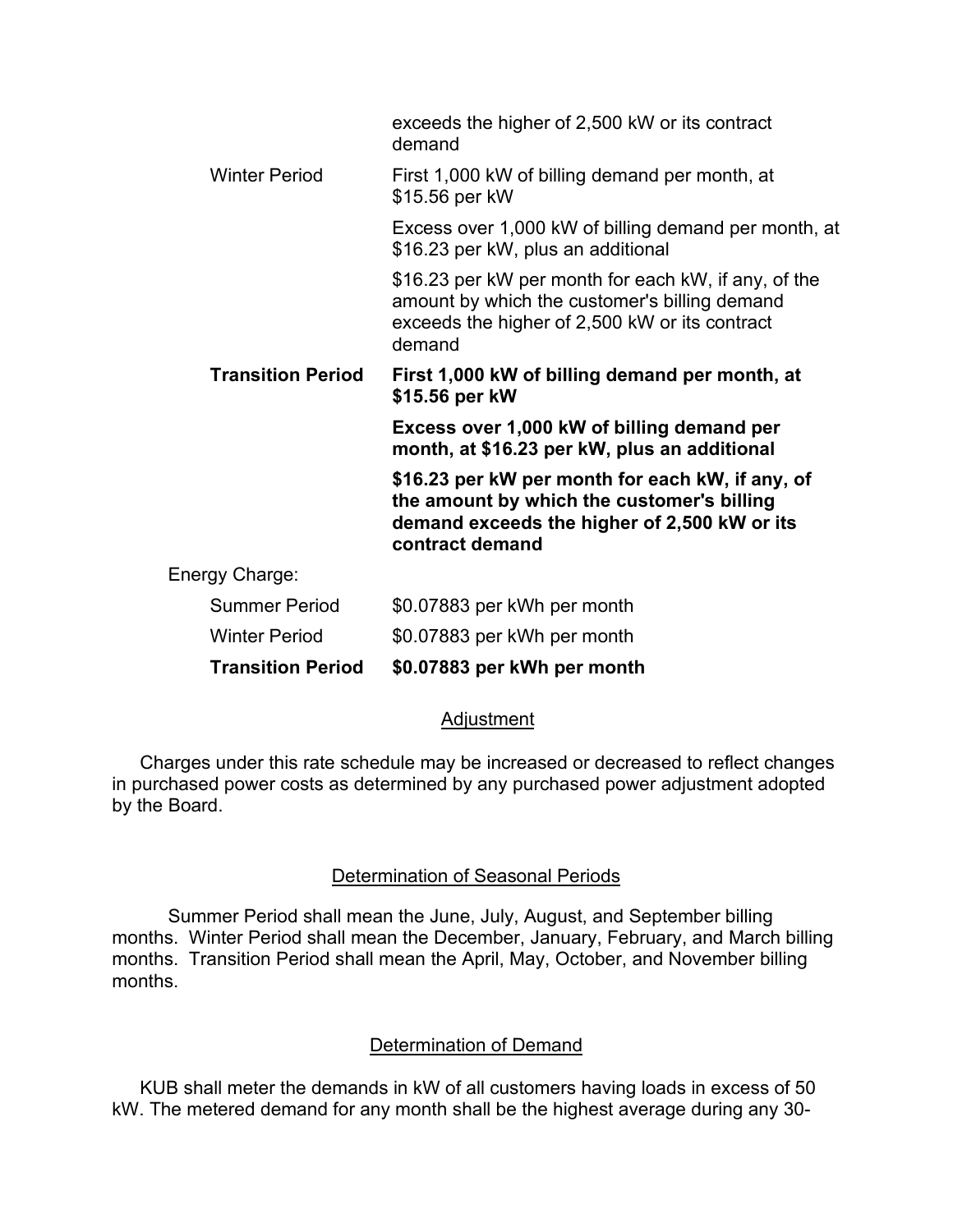consecutive-minute period of the month of the load metered in kW. The measured demand for any month shall be the higher of the highest average during any 30 consecutive-minute period of the month of (a) the load metered in kW or (b) 85 percent of the load in kVA plus an additional 10 percent for that part of the load over 5,000 kVA, and such measured demand shall be used as the billing demand, except that the billing demand for any month shall in no case be less than 30 percent of the higher of the currently effective contract demand or the highest billing demand established during the preceding 12 months.

#### Minimum Bill

The monthly bill under this rate schedule shall not be less than the sum of (a) the base customer charge, (b) the base demand charge, as adjusted, applied to the customer's billing demand, and (c) the base energy charge, as adjusted, applied to the customer's energy takings; provided, however, that, under (2.) of the Base Charges, the monthly bill shall in no event be less than the sum (a) the base customer charge and (b) 20 percent of the portion of the base demand charge, as adjusted, applicable to the second block (excess over 50kW) of billing demand, multiplied by the higher of the customer's currently effective contract demand or its highest billing demand established during the preceding 12 months.

KUB may require minimum bills higher than those stated above.

#### Contract Requirements

KUB shall require contracts for service provided under this rate schedule to customers whose demand requirements exceed 1,000 kW and such contracts shall be for an initial term of at least one year. The customer shall contract for its maximum requirements, which shall not exceed the amount of power capable of being used by customer, and KUB shall not be obligated to supply power in greater amount at any time than the customer's currently effective contract demand. If the customer uses any power other than that supplied by KUB under this rate schedule, the contract may include other special provisions. The rate schedule in any power contract shall be subject to adjustment, modification, change, or replacement from time to time as approved by the Board**.**

#### Single – Point Delivery

The charges under this rate schedule are based upon the supply of service through a single delivery and metering point, and at a single voltage. If service is supplied to the same customer through more than one point of delivery or at different voltages, the supply of service at each delivery and metering point at each different voltage shall be